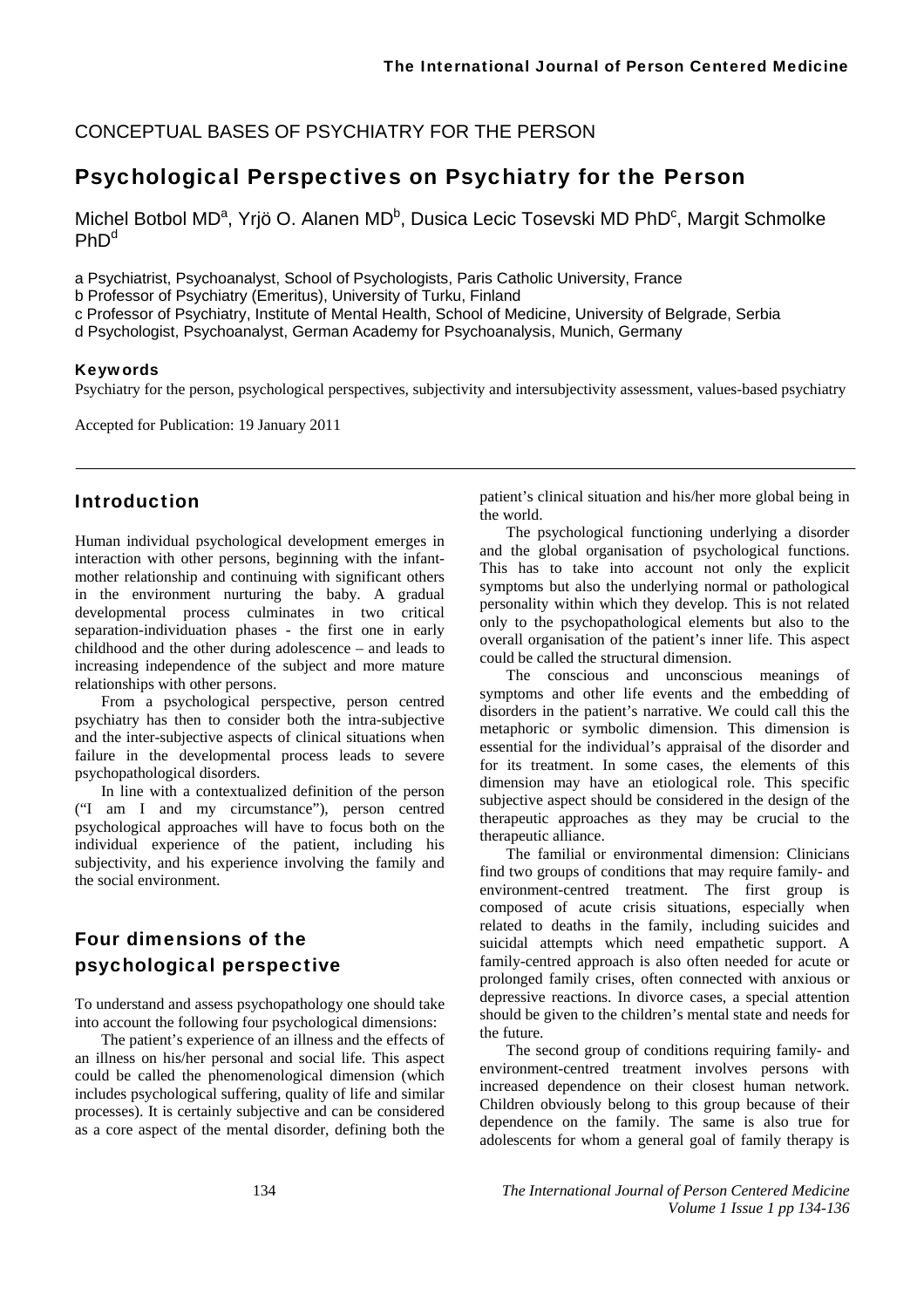often to support the individual development of the identified patient by clarifying the psychological boundaries between family members and to strengthen the adolescent's contacts outside the family.

In adult psychiatry, this group of conditions may also include schizophrenia and other psychoses, substance abuse, severe eating disorders as well as borderline personality disorder. An insufficient individuation with an ensuing pronounced and ambivalent dependence on others is the common feature of patients experiencing these conditions. Old age patients and other dependent individuals may also be considered within this group.

In psychotic outbreaks, the general goals of familycentred treatment are usually twofold: to stimulate the individualized development of the patient and to support family members as they deal with the patient's disorders. The experiences of joint meetings of the treatment team with patient and family members have shown that they have both an important informative function and therapeutic significance [1]. In many cases, these joint meetings enhance the success of simultaneous or consecutive individual therapy.

# Challenges and prospective improvements

The consideration of these four dimensions appears to be important for person centred conceptual and practical approaches in psychiatry. On the other hand, they are often ignored by conventional disorder-centred psychiatry. Carlos Berganza [2] has pointed out that the latter is one of the main limitations of the current standard classificatory systems on which much of modern psychiatry is grounded. John Strauss [3] has stressed the problems of reductionistic psychiatry by saying that "this has neglected attention to the importance of subjective factors such as feeling, meaning and will. It has left us ignoring a major part of human experience, left us with half a science".

Unlike standard diagnostic criteria, these four dimensions are not only subjective but also holistic. The recognition and assessment of these dimensions requires improvements in the parameters and guidelines for the appraisal of evidence, beyond the rigidity and narrow scope of what is usually termed evidence based medicine (EBM), for the following reasons:

Their holistic perspective implies constant interactions between ill and positive aspects of health.

Their subjective components apply to the views of the professional, the patient and his family, and attention to the patient's narrative and the professional's empathy.

The methodological challenges to assess this holistic and subjective aspect of psychopathology have led many colleagues to favour the simplicity of the disorder-centred approach which however ignores important components of the clinical situation, in spite of their importance to understand the patient's problems, to ground the clinicianpatient relationship and to tailor the therapeutic approach to fit the patient's needs.

For the *psychiatry for the person* perspective, one of the challenges is therefore to find a way to give enough room to the above mentioned psychological bases even though they can be accounted mainly through the patient's narratives and the joint understanding of these narratives by both the patient and the professional in close interaction.

Also important for *psychiatry for the person* is to attend to human values in addition to traditional biomedical evidence considerations [4]. Such a more encompassing perspective will bring psychiatry closer to the patients' needs and increase effectiveness for both clinical care and health promotion. In fact, according to the Ottawa Charter, health is more than the mere absence of illness; it must also be formulated in positive terms and considered to be shaped on a daily basis in natural settings [5].

The above is consistent with the concept of "salutogenesis" [6], according to which a person can be at any point on the continuum of health and can move up and down on this continuum. Therefore persons are never totally ill or completely healthy. Furthermore, ill health and positive health must not be seen as the opposite poles in a linear scale, but rather as two overlapping and interrelated components of the whole concept of health [7]. Moreover, mental health is increasingly seen as fundamental to physical health and quality of life and thus needs to be addressed as an important component of improving overall health and well-being [8, 9].

#### Colophon

The psychological perspective of person centred psychiatry argues for employing a holistic framework, attending to subjectivity and inter-subjectivity, taking into consideration not only illness but the patient's whole inner life, and contextualizing health and illness in terms of life history as well as family and social environment. Furthermore, this perspective posits that the above considerations are crucial for therapeutic effectiveness and for enhancing quality of life.

#### References

[1] Alanen YO, Lehtinen V, Lehtinen K, Aaltonen J, Räkköläinen V (2000). The Finnish integrated model for early treatment of schizophrenia and related psychoses; in Martindale B, Bateman A, Crowe R, Margison F (eds): Psychosis: *Psychological Approaches and their Effectiveness*. London, Gaskell, pp 235-265.

[2] Berganza CE, Mezzich JE Pouncey C: Concepts of disease: (2005). Their relevance for psychiatric diagnosis and classification. *Psychopathology*, Special Issue on Philosophical

135 *The International Journal of Person Centered Medicine Volume 1 Issue 1 pp 134-136*